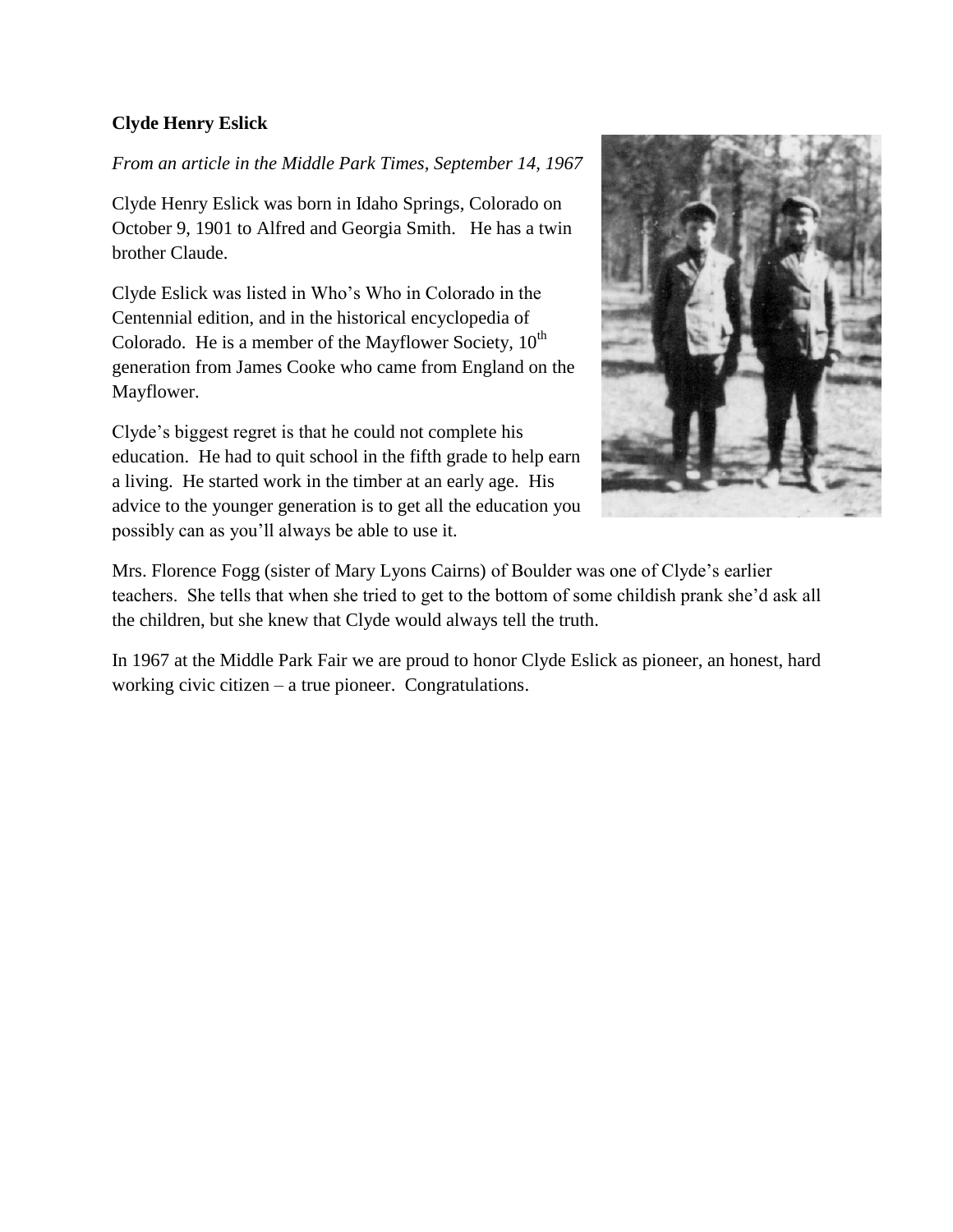## *From an article in Winter Park Manifest Christmas 1981*

"Earning the title of Mr. Grand Lake: it takes men like Clyde Eslick to build mountain towns" by Andrew Miller with interview assistance from Martin Curry.

There are many reasons the citizens of Clyde Eslick's home town call him Mr. Grand Lake. During the 76 years he has made this gem of Colorado summer resort towns his home, Clyde Eslick has served in almost every civic organization and he has built many of the town's homes and businesses. Clyde Eslick has always been there when any citizen needed someone whose experience could solve the unsolvable problem.

Clyde Eslick's list of honors is almost as long as his residency in Grand Lake. He was awarded the Paul Harris commendation by the Grand Lake Rotary Club in honor of his 31 years of perfect attendance at Rotary meetings. He has taken care of the town cemetery for 50 years and is still called with questions about the history of the town which is recorded on the headstones there. He was president of the Grand Lake Water and Sanitation District, being instrumental in the winterization of the town water system.

When the town was incorporated in 1944, Clyde Eslick was there to serve on the first board of trustees. He is an honorary life member of the Grand County Historical Association. In 1967 he became president of the County Pioneer Society – the year he also was named pioneer of the year at the county fair. He has served as a volunteer fireman since the town had a fire department. Finally, he has served for over 40 years as a Grand County Deputy Sheriff and for 30 years as a Grand Lake Town Marshal.

A man's life is not told by his titles, it is told by his interactions with his community. Clyde Eslick is 80 now, and has just recently moved indoors to enjoy life from an easy chair. He is not there entirely by choice, he suffers from a bone marrow disease called myelofibrosis. On a quiet winter day I found Clyde sitting by his front window, warmed by an open fire and surrounded by his wife Grace's plants. He was gazing out at a town he knows better than any living man and remembering what Grand Lake was like when his family arrived in 1904.

"I remember when there were five or six buildings altogether around Grand Lake. My Grandad, P. H. Smith was running the sawmill, hotel and livery barn up there on the corner."



**Clyde with mother Georgia**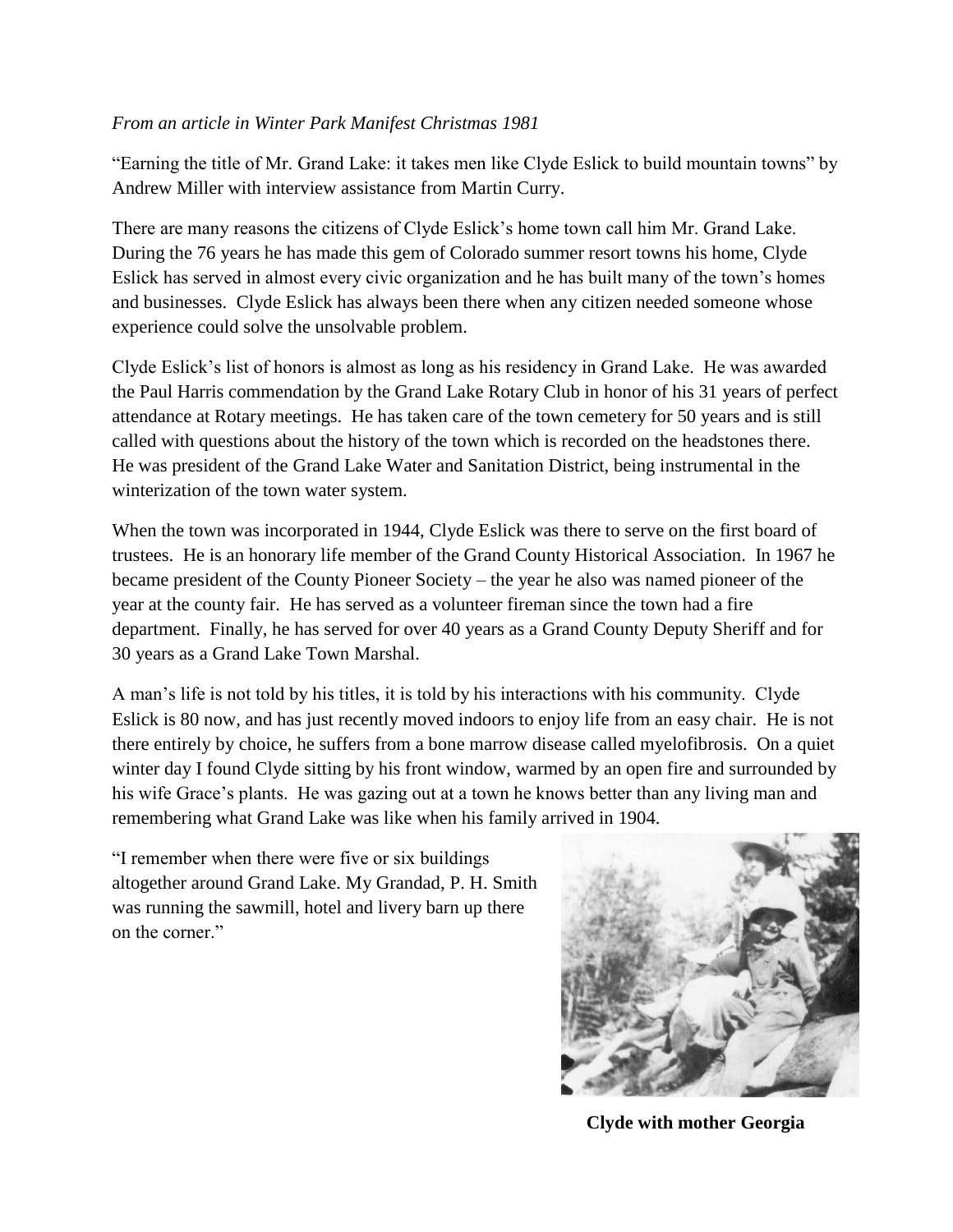

Claude and Clyde were charged with herding cows, keeping the family animals out of town and in the pasture lands which lay where Shadow Mountain and Granby Reservoirs are now. "I herded the town cattle, my Grandad had some, we had some and I'd collect them up and take them out of town. One September evening my brother and I heard the bells of some cows who were missing. It sounded like they were just over the hill so about seven we took out looking for them, following the sound of the bells. They were over by Lilly Lakes. I asked my brother the time – it was about 11. There was a heifer loose which belonged to us boys so Claude got on one side of her and I got on the other. It was a little misty that night and every

once in awhile the moon would come out. We got her by a big spruce tree and we laid down and put our heads on her and spent the night right there. There was a dance that night but nobody went. The whole town was out looking for us."

There were two ski hills near town, and Clyde was often on one of them. "The other kids would ski before school, during recess and after school. One time I was out sledding on the lake and went through the ice. The Women's Club was having a meeting at our house and I was too embarrassed to go in. I stayed out in the shed for several hours. My clothes froze so damn stiff I couldn't bend a limb."

Clyde's childhood ended abruptly when he quit school after fourth grade so he could start his money making career in earnest. ("I started school in Grand Lake where the manse is now. My grand dad (P. H. Smith) built the school house and that is the year I started school (1906). I went first, second, third and fourth grades and had just started the fifth grade when I had to quit and go to work and haven't had any school since. One time I was the janitor. My dad was the janitor down here when I first started and I took it over and this one down here and one up here in the street too. I was the janitor of both schools. And then I finished up janitor in the school house down there now, the big one, for about two years, I guess.") (At the age of ten Clyde went right to work for his grandfather in the woods, cutting and skidding logs. The logs were cut above Sun Valley Ranch where the P. H. Smith sawmill was located. Later the lumber was brought into Grand Lake where it was stacked for drying. As it was purchased, it was planed at Mr. Smith's planer mill. Much of this lumber can be found in cottages and homes around Grand Lake.) Clyde started what would be his main career in life.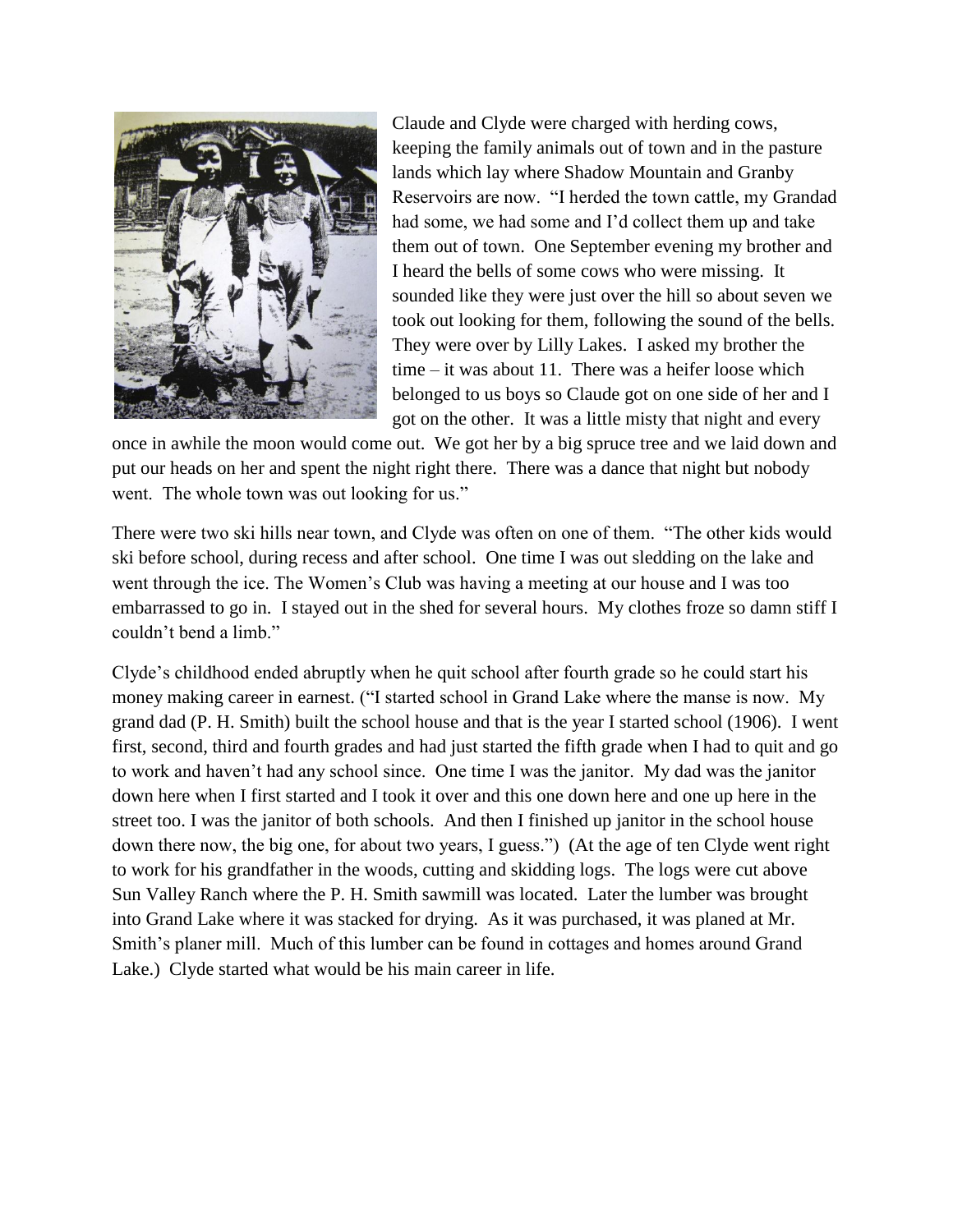"In the summers, most every Friday night we'd have a dance. We'd either have it in the community center, or we'd load up the wagon with hay and go north or south to someone's place. The party would go on all night, with fiddlers and lots of dancing." Main street was the scene of rodeos, kids' foot races and buffalo barbeques.

Wood provided his livelihood; he'd work with it from tree to log to mill to planer to lumber to the building of a home.

("My older brother Charley drove mail and freight between Granby and Grand Lake. He was coming down the hill with a load of freight. At that time he had a load of wooden barrels with beer in it. And then he had a load of pipe on it, galvanized pipe. And the brake had a rope on it that hooked over your foot and he was pushing, pulling down with the brakes and the rope



broke and he was pushing so hard that he just fell over and the wagon rolled over him and broke his neck.")

("During the flu of 1918 (17 years old) I lost two uncles and my sister. My uncle Henry Smith had a ranch down where Dilly Docks is, and he had a bunch of cattle. He was sick in bed. I don't know how many days he was sick in bed, but he finally got to feeling pretty good and he couldn't stay still, he had to move these cattle so he got on his horse and started to move his cattle. He took a back slide and that was the end of it. The other uncle I lost from the flu. Ed and I were going up to where my granddad had a sawmill about five or six miles north of here up above Sun Valley Ranch. So we were going up there to clean up the cabin to get ready to start working in the timber, cutting timber, and his wife, my aunt, and they had a baby girl and were waiting til we got things cleaned up so they could move up there. We got things all cleaned up and then Ed came down with a pain and left me up there. He had a bunch of chickens and a cow and left me up there to take care of them and I went ahead and worked in the timber. Then I took sick while I was up there and I stuck it out for about five days and finally I just kept getting worse and worse so I started out afoot, turned the cow out and put a bunch of hay out to her and put feed out for the chickens and took off about 10 o'clock in the morning and I come down to the North Fork and there was no places to cross over the river up there and I though I would walk down the river about a mile and thought I might find a tree to cross. Now this was the last of November and it is getting pretty cool weather so I got down there and finally got tired of walking down the river so I just took off all my clothes and rolled them, put them up on my shoulder and waded through the river. I got on this side and took my shirt, wiped myself off, got dressed, came on and about dark I came over the hill by Daven Haven and it was after dark and boy, I was getting awful tired so I sat down by a big tree there, I thought I would just sit there and rest a little while. I went to sleep. It was about midnight when I woke up and I heard a couple of girls down at the foot of the hill laughing and talking and I hollered at them. I tried to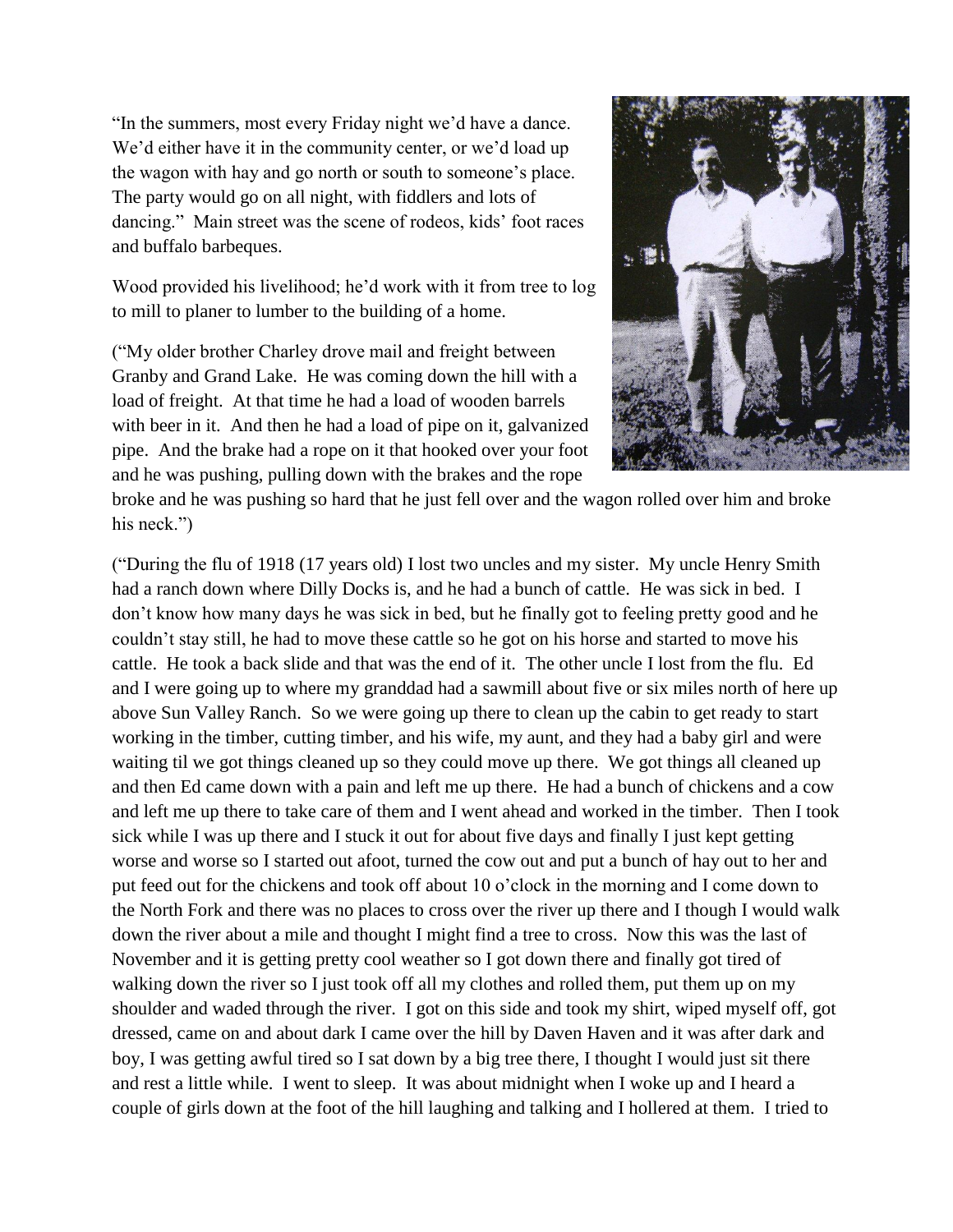get up but I couldn't get up, I was too stiff, so I hollered at them and they came up and helped me get up and I said "who are you girls" and they said "we are taking care of a hotel." Well there is a hotel right over here, belonged to my granddad, a four story hotel. "Our mother and us are taking care of the hotel while Mr. Smith has gone on a vacation." My mother and aunt, grandmother and granddad have all gone up to North Dakota and so the girls helped me over there and I slept by the fireplace til about 2 o'clock in the morning, got thawed out. Well, I thought I'd go to bed and see how I felt in the morning. Next morning at 6 o'clock I was wide awake, not aching, felt fine. Got up and went on from there. I found out my uncle had died and I figure I froze that flu out of me going wading in that river and sleeping down here on the hill.)



Clyde followed in the tracks of his twin uncles in the freight business. By now, a Model T run across dirt and log roads was the method used for transport in the summer; a sled with a pair of horses provided the way home in winter. "I'd leave home at 7 o'clock in the morning and get back here at 9 o'clock at night. One winter there dropped two and a half feet of snow, I started out from Granby with the team but I didn't get very far. I left my sled down on the road and I loaded

the mail sacks on one horse and I crawled on the other. I finally got into Camp Chief Ouray long about 4 p.m."

("In the early days there was no fishing season. When I first started fishing around here another fella and I would go out in a boat and go up to the east end of the Lake and anchor out in about 12 feet of water in the dark of the moon. Each one of us had two big poles, one on each end, one in the front and one sit in the back. We had a big pole sticking out on each side. And we had our fly poles, fly rods and we'd fish with the fly rods while it was daylight and we wouldn't catch many fish then. Then when it got dark we used suckers for bait, cut up squares about so big and put it on there and it took us about an hour and we'd just pull fish in, one here and one there and by the time we got unhooked on the other side we had one there again, and back and forth. We got oh, 100, 150 trout in one night. That's the way fishing used to be.")

About 1920 Clyde heard there was work on the world's highest railroad pass, the Rollins Pass Road which carried David Moffat's train from Denver to points west. "I heard there was work there so Bill Biher and I went to Granby and checked into a motel because the train didn't come until 2 a.m. We slept right through that and had to walk to Tabernash through the canyon." Clyde got a job as a hostier (a man who services an engine and serves as the fireman) because he was left handed. Most new men started as hostler helpers but if you were left handed you couldn't serve as a helper because the fire box was not set up for shoveling by a southpaw. "I ended up working snowplows, driving the big Mallets (rhymes with alleys) over the hill. The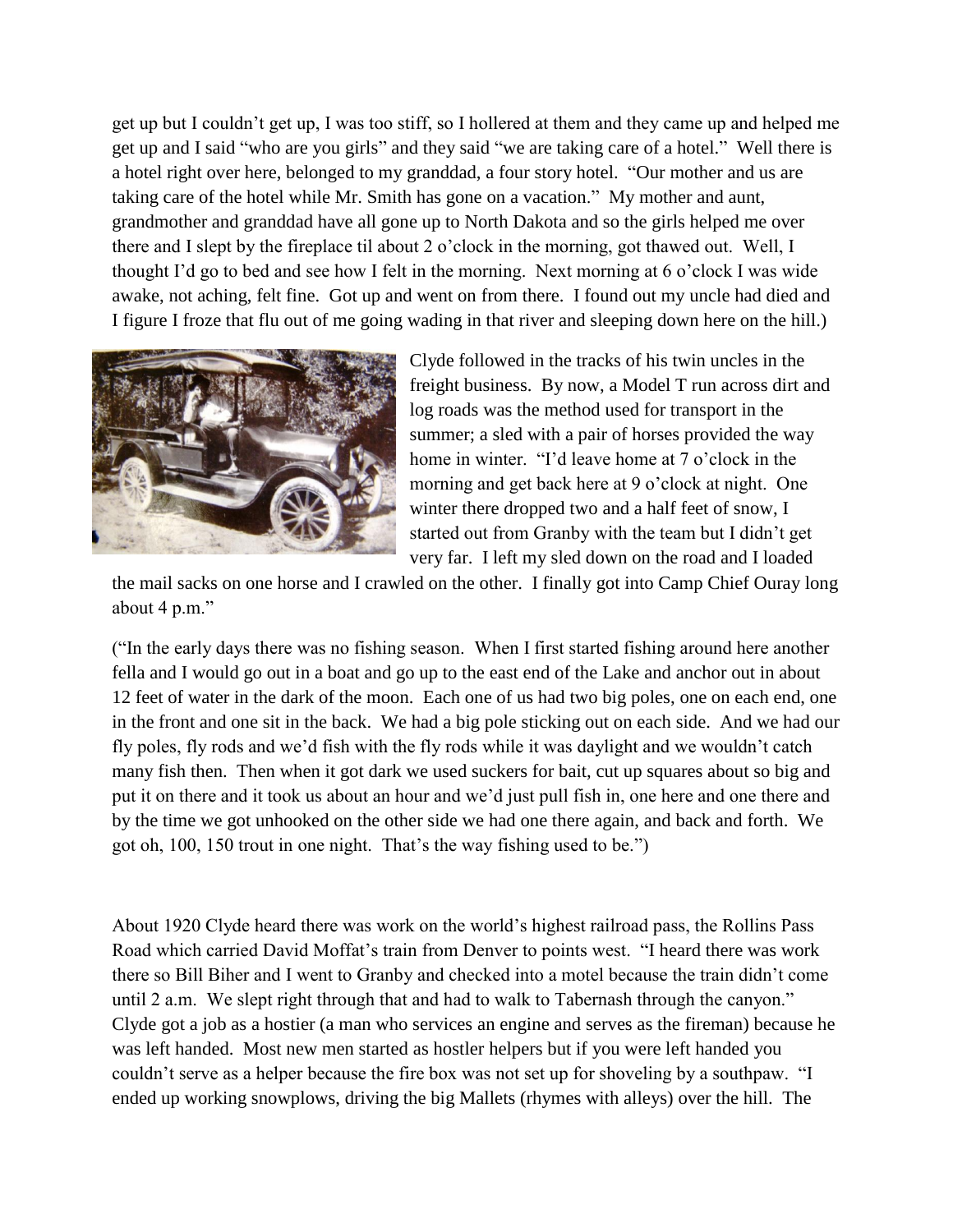snow was so deep up there you couldn't see where the snow banks ended and the clouds started." A year on the grueling line was enough and Clyde returned to Grand Lake.

(Tell the boys about your fish fries and how you all used to have fun. *From an interview in 1973.* "We used to send a bunch back up on the streams to catch a bunch of fish. And also get a bear. About the second week in September. We had two pits up here in the town park. One was to barbeque the bear and the other was to fry fish in. We had horse races, bucking contest, foot races, all kinds of things up and down main street here.)

Fishing was a rewarding pastime in those days. "Two of us would go out in a rowboat with two fly rods and two bait rods. We'd fish with flies until it got dark, then fish with bait. We'd stay out a couple of hours and come in with a couple hundred fish in gunny sacks. We'd smoke them and put them up in the ice house." In winter the men would get out the ice saws. We'd cut hundreds of cakes in the three foot thick ice. It would take over a thousand cakes just to supply the Grand Lake Lodge, each one weighing 75-100 pounds."



In 1935 Clyde met a young lady tourist from Missouri while she was browsing in a local store. Grace Strobel soon accepted an invitation from Clyde. Grace described her first date, "Clyde picked me up in the pickup he used to take kids to ski meets and different events. We loaded up with kids in the back and went to play ball in Fraser. Then we all drove to the top of Berthoud Pass, returning to Grand Lake later." The romance lasted three summers leading to their marriage in 1938. Grace has been a school teacher almost since her arrival in Grand County.

The two, even though Clyde only completed the fourth grade,

actually shared the same level of education. As Grace explained, "Clyde received his education by living it. He has worked in the timber, at sawmills, and at planer mills. He worked masonry with Merle Hall. He learned log work with Henry Schnoor. His grandfather was a lumberman and a contractor and Clyde started his manual training with him at the age of ten."

Throughout his career Clyde has used his manual skills to build and remodel homes in Grand Lake. Clyde could build a home without the aid of plans. Clyde explained, "It just came easy to me."

In the late 30s, work began on the nine mile long Alva B Adams Tunnel. ("The way I got started up there, I was busy, my job here was caretaking and building and I was busy. They came after me because the dry house had burned down and they didn't have for the feller who came out of the tunnel in the winter time soaking wet and they had no dry house to go into to get warm and change clothes and they couldn't get a carpenter so they came to me. I said "go on and get someone else to build the dry house." They kept after me begging and begging me and finally I gave in and went up there and built the dry house for them. Got the dry house built and then they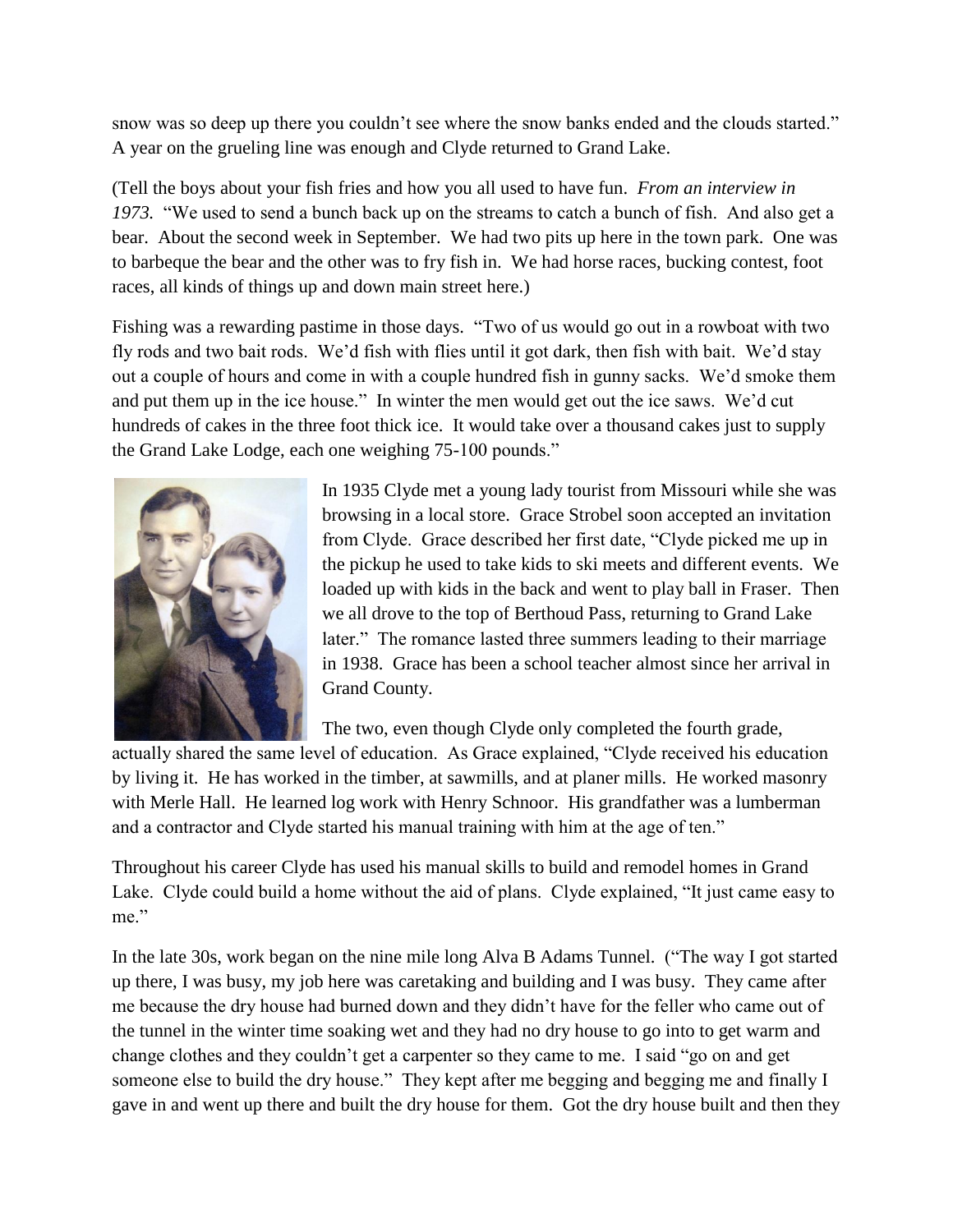said they had work down in the hole and yep, they gave me such a good deal I couldn't let it go. So I went down into the hole and I worked down there til '43 when they closed it down during the war. Then I came back and finished out two more years and the whole crew and I got pneumonia and had to get out.") Clyde hired on as a crew boss for a carpentry form crew. "Working underground never really bothered me much, but I did have a few close calls. Once I was sitting on the seat on a machine in the tunnel and I got off to do something. Just after I climbed off, a rock fell and crushed the seat. Another time I was working near the heading (end of the tunnel) and I walked a few steps and watched a slab peel off the roof of the tunnel and fall right where I had been standing. Nobody was killed in the tunnel although one rock came down close enough to rip the back pocket off one man's pants.

In 1944 the town incorporated and Clyde was a natural choice to sit on the first board of trustees. He had been serving as a county deputy sheriff since Mark Fletcher was made county sheriff in the 1930s, so he was also a natural choice for the job of the town's first town marshal.

Clyde is a big man, over 200 pounds and capable of picking up even the largest of logs. After being asked what he did if he needed the assistance of another law man in the event of a drunken brawl, Clyde answered, "I didn't need help."

Clyde specialized in removing roadblocks in Grand Lake, both literally and figuratively. In the mid-thirties there was still a huge boulder which lay in the middle of Grand Avenue. For years it served as the finish line for everything from bag to horse races, but by this time it stood in the way of a bustling village center. Clyde described his task. "That rock reached two-thirds of the way across the street. It had a welcome sign on it. I shot (blasted with dynamite) it out by hand; you talk about a job. We got in there with hand drills. We had a couple of guys with hammers. Our knees and hands were so pounded all up, but still we went ahead." The rock blew and the only damage done to the nearby community building center was described by the powder expert, "over on this side there was a door that had one of those glass windows over the top of it. I broke that out. That was it."

A Grand Lake family wanted to put a floor furnace in their home, but bedrock right under the floor prevented the installation. Clyde was called and he remembered, "I blew the rock out, never hurt the house."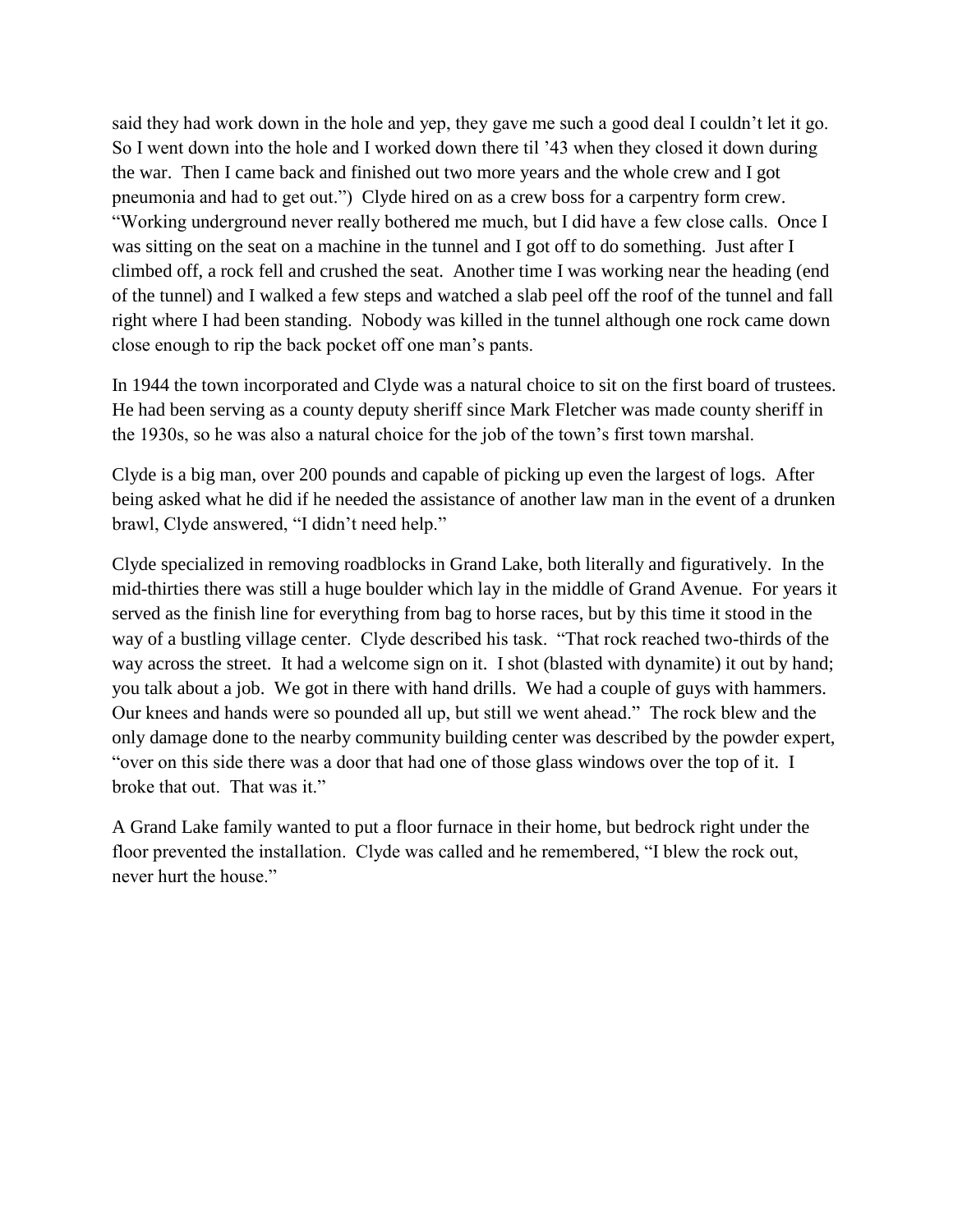

Often Clyde and Grace would take time out from the full time job of building teaching and maintaining over fifty homes around the late to travel. Mexico was a preferred destination and they traveled further south too to Columbia and other points in South America. In 1963 they traveled to Europe sharing dinner with Clyde's relatives still in England. A circumnavigation of the globe (in 1977) lent truth to Clyde's statement, "I've been around the world and there isn't a better spot than right here."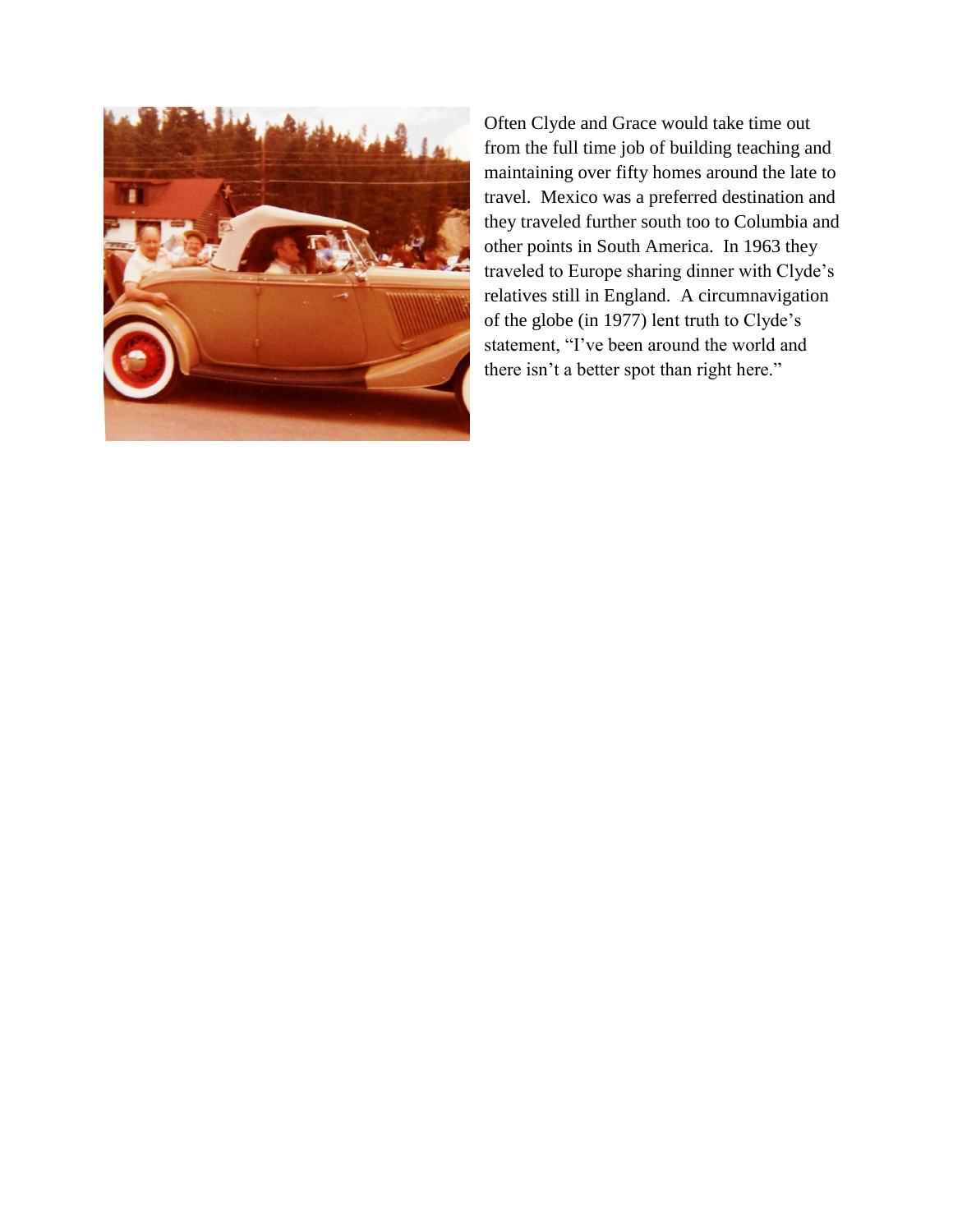#### *Additional information*

Hundreds of assorted antique keys, all neatly labeled for house, garage or boathouse, still dangle from hooks on the huge pegboard in the Eslick home. For over 60 years Clyde Eslick was keeper of the keys. Affectionately known as "Mr. Grand Lake," he was entrusted with the care



erected.

and maintenance of many buildings around Grand Lake.

The Eslick home was built in 1905 by the father Alfred Eslick and his brother in law Ed Smith. The family had moved here in 1904 when Clyde was three years old. It was a log house and had running water from a hand driven well. The mother, Georgia Eslick and Clyde had their home here until her death in January of 1956. After Mrs. Eslick's death, Clyde did quite extensive remodeling to the log house, adding a foundation under the logs, added two fireplaces and indoor plumbing, enclosed the back porch, added a living room, and put in clothes closets. As these changes were made, the log walls inside and outside were covered and a breezeway and a double garage were

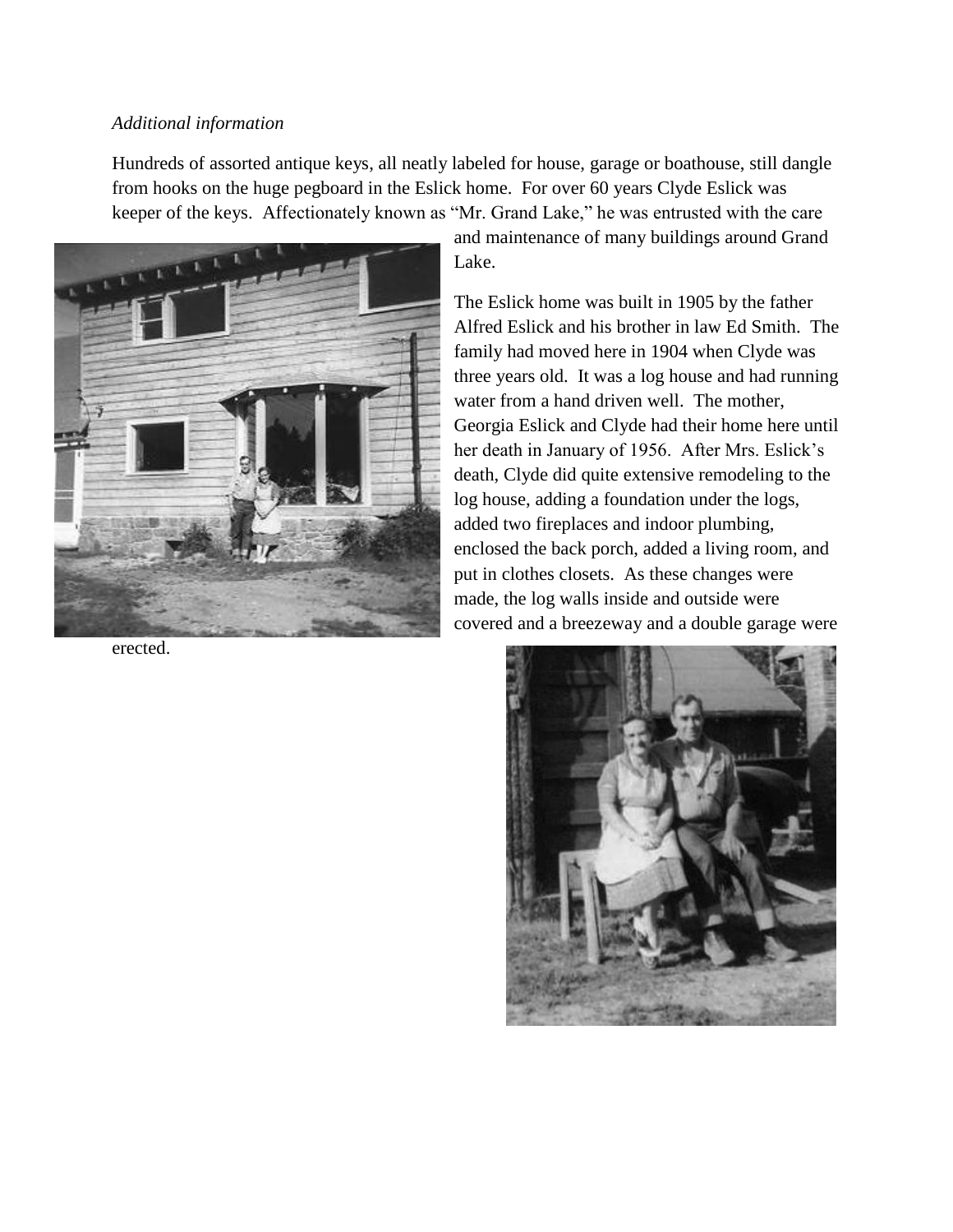

# *From the Winter Park Manifest December 30, 1982*

'Mr. Grand Lake' Clyde H. Eslick dies at age 81

Clyde H. Eslick, who enjoyed life in Grand Lake longer than any other person, died in Kremmling Memorial Hospital on December 24 after a four-year illness. He was 81.

Many Grand Lake residents will miss the man who built and maintained many of the homes and businesses in the community.

Eslick was born on October 9, 1901 in Idaho Springs. His family moved to Grand Lake in the spring of 1905 (4) to join his grandfather, P. H. Smith.

Smith had already established most of the community,

opening a sawmill, a hotel, a store, tourist cabins and a livery barn.

In the spring of 1938 Clyde married Grace Strobel of Denver. Grace taught for many years in country school systems and still resides in Grand Lake. Grace taught for many years in country school systems and still resides in Grand Lake. The couple enjoyed 44 years together.

Eslick is survived by an identical twin brother, Claude, who lives in Denver. Another brother, Clarence Eslick, also lives in Denver. A sister, Elizabeth Lindsey, lives in Okanagon, Washington.

Eslick was preceded in death by his parents, two brothers and a sister.

Clyde's lifetime of good health is evidenced by his 31 year record of perfect attendance at Grand Lake Rotary Club meetings. The club members were honorary pallbearers at the December  $28<sup>th</sup>$ memorial service held in the Trinity Church in the Pines in Grand Lake.

Eslick was on the first Grand Lake Board of Trustees and served for 40 years. He was Grand Lake marshal for 30 years. He was also president of the Grand Lake Water and Sanitation District, a life-time member of both the Grand Lake Pioneer Society and Grand County Historical Association.

In a Christmas 1981 article in the Winter Park Manifest supplement, it was said of Clyde Eslick, "Some take credit for building towns; we know them as the politicians, the idea men. Others pull out the hammer, the shovel and the dynamite and get to work putting up the timbers. Clyde Eslick is such a man, and he now and will always have the working man's title of Mr. Grand Lake."

Donations to his memory can be made to the Grand Lake Area Historical Society